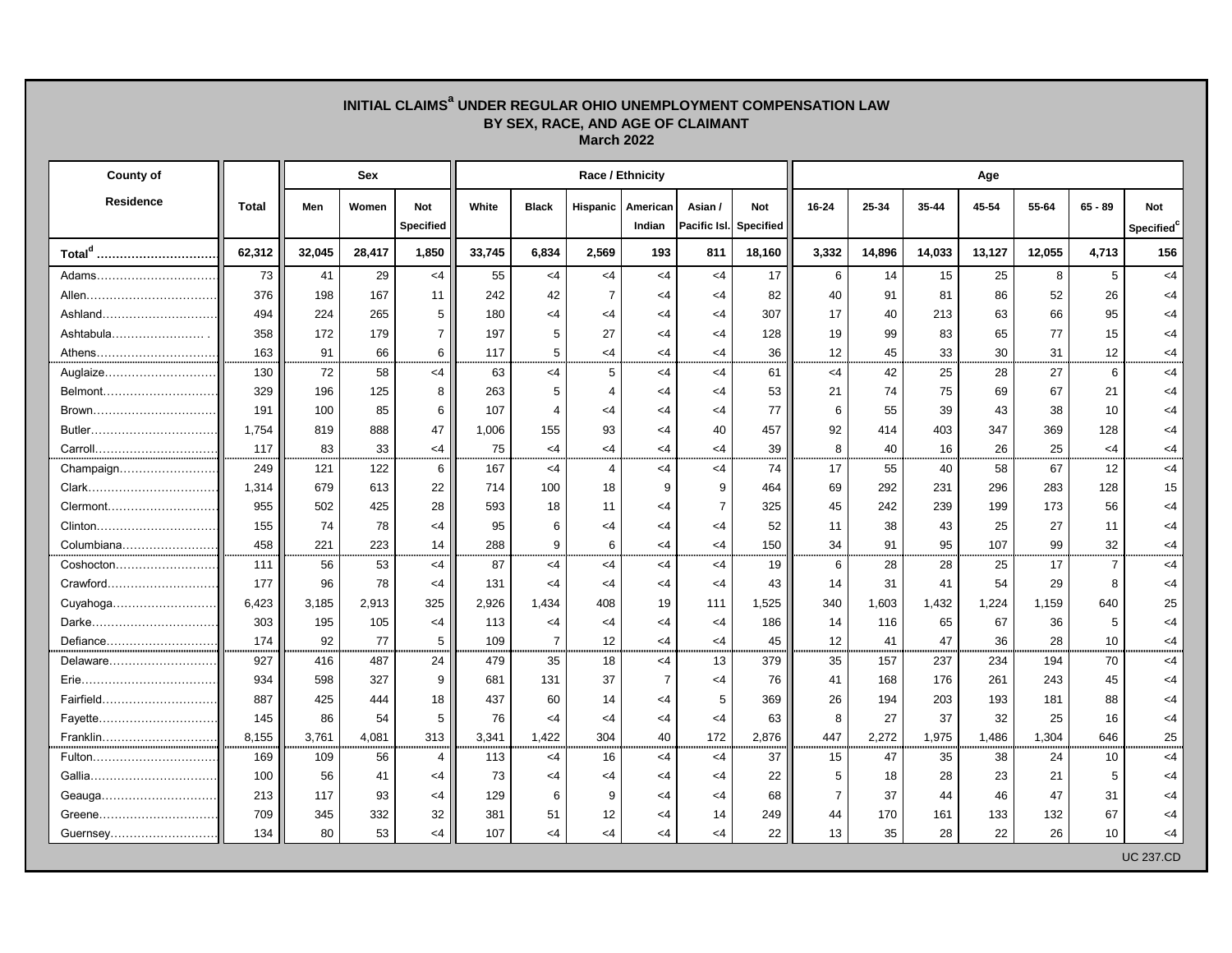## **INITIAL CLAIMS<sup>a</sup> UNDER REGULAR OHIO UNEMPLOYMENT COMPENSATION LAW BY SEX, RACE, AND AGE OF CLAIMANT March 2022**

**2.**

| <b>County of</b> |              |       | <b>Sex</b> |                  |       |              |                 | <b>Race / Ethnicity</b> |                |                               | Age             |       |                 |                |       |                  |                        |  |  |
|------------------|--------------|-------|------------|------------------|-------|--------------|-----------------|-------------------------|----------------|-------------------------------|-----------------|-------|-----------------|----------------|-------|------------------|------------------------|--|--|
| <b>Residence</b> | <b>Total</b> | Men   | Women      | <b>Not</b>       | White | <b>Black</b> | <b>Hispanic</b> | American                | Asian /        | <b>Not</b>                    | 16-24           | 25-34 | 35-44           | 45-54          | 55-64 | $65 - 89$        | <b>Not</b>             |  |  |
|                  |              |       |            | <b>Specified</b> |       |              |                 | Indian                  |                | <b>Pacific Isl.</b> Specified |                 |       |                 |                |       |                  | Specified <sup>c</sup> |  |  |
| Hamilton         | 3,620        | 1,724 | 1,786      | 110              | 1,499 | 858          | 110             | 6                       | 40             | 1,107                         | 179             | 1,007 | 835             | 717            | 619   | 261              | $<$ 4                  |  |  |
| Hancock          | 322          | 174   | 136        | 12               | 214   | 19           | 14              | <4                      | 5              | 70                            | 22              | 68    | 87              | 56             | 65    | 23               | $<$ 4                  |  |  |
|                  | 89           | 44    | 42         | <4               | 70    | <4           | 4               | <4                      | $\leq$ 4       | 12                            | 5               | 24    | 18              | 22             | 16    | $\boldsymbol{4}$ | $<$ 4                  |  |  |
| Harrison         | 67           | 40    | 26         | <4               | 49    | <4           | -4              | <4                      | $<$ 4          | 16                            | 9               | 10    | 12              | 21             | 13    | <4               | $<$ 4                  |  |  |
| Henry            | 92           | 62    | 30         | <4               | 68    | <4           | 8               | <4                      | $<$ 4          | 13                            | 10              | 27    | 19              | 21             | 13    | <4               | $<$ 4                  |  |  |
| Highland         | 131          | 67    | 59         | 5                | 87    | <4           | $\leq 4$        | $\overline{4}$          | $<$ 4          | 37                            | 10              | 31    | 29              | 28             | 24    | 9                | $<$ 4                  |  |  |
|                  | 114          | 65    | 47         | <4               | 72    |              | -4              | <4                      | $<$ 4          | 35                            | <4              | 21    | 25              | 36             | 24    | 6                | $<$ 4                  |  |  |
|                  | 44           | 30    | 13         | <4               | 25    | <4           | -4              | <4                      | $<$ 4          | 17                            | $\leq$ 4        | 5     | 12              | 8              | 10    | 6                | $<$ 4                  |  |  |
| Huron            | 506          | 318   | 180        |                  | 398   | 10           | 32              | <4                      | 5              | 60                            | 27              | 111   | 105             | 124            | 112   | 26               | $<$ 4                  |  |  |
| Jackson          | 97           | 55    | 36         | 6                | 63    | <4           | $<$ 4           | <4                      | $<$ 4          | 32                            | <4              | 30    | 28              | 22             | 12    | $\overline{4}$   | $<$ 4                  |  |  |
| Jefferson        | 328          | 220   | 91         | 17               | 260   | 8            | $\leq 4$        | $<$ 4                   | $<$ 4          | 55                            | 28              | 78    | 74              | 79             | 51    | 17               | $<$ 4                  |  |  |
|                  | 266          | 114   | 148        | 4                | 177   | <4           | -4              | <4                      | $<$ 4          | 82                            | 9               | 68    | 51              | 59             | 54    | 24               | $<$ 4                  |  |  |
| Lake             | 1,054        | 486   | 515        | 53               | 671   | 52           | 65              | <4                      | 13             | 253                           | 53              | 222   | 236             | 210            | 227   | 99               | $\overline{7}$         |  |  |
| Lawrence         | 185          | 104   | 73         |                  | 133   | 5            | -4              | <4                      | $<$ 4          | 45                            | 13              | 56    | 52              | 27             | 28    | 9                | $<$ 4                  |  |  |
|                  | 985          | 448   | 517        | 20               | 490   | 29           | 10              | $\leq$ 4                | 16             | 438                           | 48              | 193   | 225             | 194            | 222   | 101              | $<$ 4                  |  |  |
|                  | 135          | 67    | 63         | 5                | 83    | $\leq$ 4     | 8               | $<$ 4                   | $<$ 4          | 36                            | 8               | 27    | 41              | 19             | 28    | 12               | $<$ 4                  |  |  |
| Lorain           | 2,859        | 1,932 | 892        | 35               | 1,890 | 299          | 393             | <4                      | 15             | 259                           | 141             | 545   | 533             | 850            | 621   | 167              | $<$ 4                  |  |  |
| Lucas            | 2,158        | 1,175 | 905        | 78               | 1,137 | 428          | 145             | 8                       | 11             | 429                           | 142             | 569   | 521             | 393            | 379   | 151              | $<$ 4                  |  |  |
| Madison          | 181          | 82    | 92         | $\overline{7}$   | 91    | 5            | 4               | <4                      | $<$ 4          | 78                            | 6               | 47    | 31              | 47             | 37    | 11               | $<$ 4                  |  |  |
| Mahoning         | 2,000        | 840   | 1,128      | 32               | 702   | 136          | 86              | $\leq$ 4                | 51             | 1,022                         | 83              | 457   | 427             | 413            | 495   | 125              | $<$ 4                  |  |  |
|                  | 187          | 98    | 83         | 6                | 131   | 6            | 10              | $\leq$ 4                | $<$ 4          | 39                            | 12              | 33    | 53              | 46             | 36    | $\overline{7}$   | $<$ 4                  |  |  |
| Medina           | 590          | 360   | 217        | 13               | 417   | 10           | 13              | <4                      | $\overline{7}$ | 140                           | 26              | 106   | 142             | 143            | 119   | 54               | $<$ 4                  |  |  |
|                  | 92           | 63    | 27         | <4               | 73    | <4           | <4              | <4                      | <4             | 16                            | 6               | 13    | 25              | 23             | 20    | 5                | <4                     |  |  |
|                  | 152          | 72    | 75         | 5                | 62    | <4           | $\leq$ 4        | <4                      | $<$ 4          | 82                            | 6               | 51    | 29              | 30             | 29    | $\overline{7}$   | $<$ 4                  |  |  |
| Miami            | 470          | 258   | 197        | 15               | 244   | 15           | 12              | $<$ 4                   | $<$ 4          | 198                           | 20              | 128   | 102             | 110            | 77    | 33               | $<$ 4                  |  |  |
| Monroe           | 73           | 47    | 26         | $<$ 4            | 65    | $\leq$ 4     | $<$ 4           | $<$ 4                   | $<$ 4          | 8                             | $5\phantom{.0}$ | 17    | 10 <sup>°</sup> | 21             | 16    | $\overline{4}$   | $<$ 4                  |  |  |
|                  | 2,603        | 1,257 | 1,237      | 109              | 1,268 | 434          | 67              | 9                       | 34             | 791                           | 133             | 680   | 587             | 527            | 427   | 237              | 12                     |  |  |
|                  | 52           | 31    | 20         | $<$ 4            | 41    | <4           | $\leq$ 4        | $<$ 4                   | $<$ 4          | 10                            | 6               | 8     | 13              | 12             | 12    | $<$ 4            | $<$ 4                  |  |  |
| Morrow           | 146          | 79    | 66         | $<$ 4            | 82    | <4           | $\leq$ 4        | $<$ 4                   | $<$ 4          | 60                            | $\overline{7}$  | 24    | 36              | 37             | 28    | 14               | $<$ 4                  |  |  |
| Muskingum        | 505          | 265   | 225        | 15               | 235   | 12           | 8               | <4                      | $<$ 4          | 248                           | 31              | 105   | 91              | 110            | 130   | 38               | $<$ 4                  |  |  |
| Noble            | 40           | 23    | 16         | <4               | 32    | <4           | $\leq 4$        | $<$ 4                   | $<$ 4          | 8                             | $<$ 4           | 11    | 13 <sup>2</sup> | $\overline{7}$ | 6     | $<$ 4            | $<$ 4                  |  |  |
|                  |              |       |            |                  |       |              |                 |                         |                |                               |                 |       |                 |                |       |                  | <b>UC 237.CD</b>       |  |  |